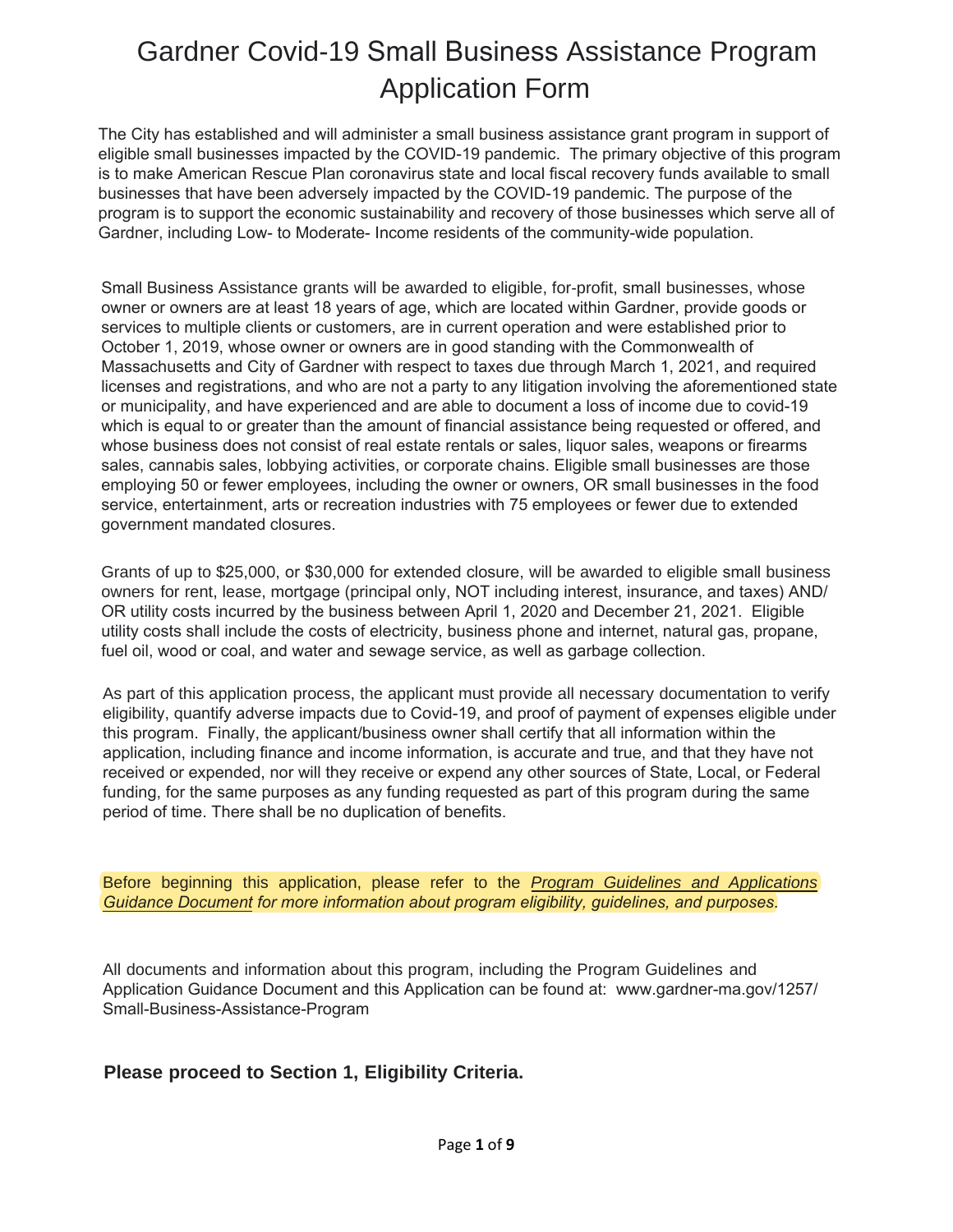#### **Section 1. Eligibility Criteria** \* Required

Is your business a FOR PROFIT Business located in Gardner? \*

| Yes, Sole Proprietor    |
|-------------------------|
| Yes, Partnership        |
| <b>Yes, Corporation</b> |
| Yes, LLC                |
| No, Not for Profit      |

Does your business provide goods or services to multiple clients or customers? \*

 Yes, My business provides goods or services to multiple people No, My business does provide goods or services to multiple people

Was your business in operation prior to October 1, 2019?

Yes, Business was started prior to October 1, 2019

No, Business was started after October 1, 2019

Do the number of employees meet the eligibility requirements on the date of application? (The number of employees must include all part time, full time, *and* the owner or owners)

Yes, my business employs 50 or fewer employees

Yes, my business is in the food service, entertainments, arts, or recreation industry employing 75 or fewer employees



No, my business employees 51 or more employees

No, my business in the food service, entertainments, arts, or recreation industry employing 76 or more employees

Does your business serve the entire community-wide area of Gardner?

Yes, my business serves all areas of Gardner

No, my business does not serve all areas of Gardner

Is your business current on all taxes owed to the Commonwealth of Massachusetts and City of Gardner through March 1, 2021?



Yes, my business is current on all taxes owed through 3/1/2021 No, my business is not current on all taxes owed through 3/1/2021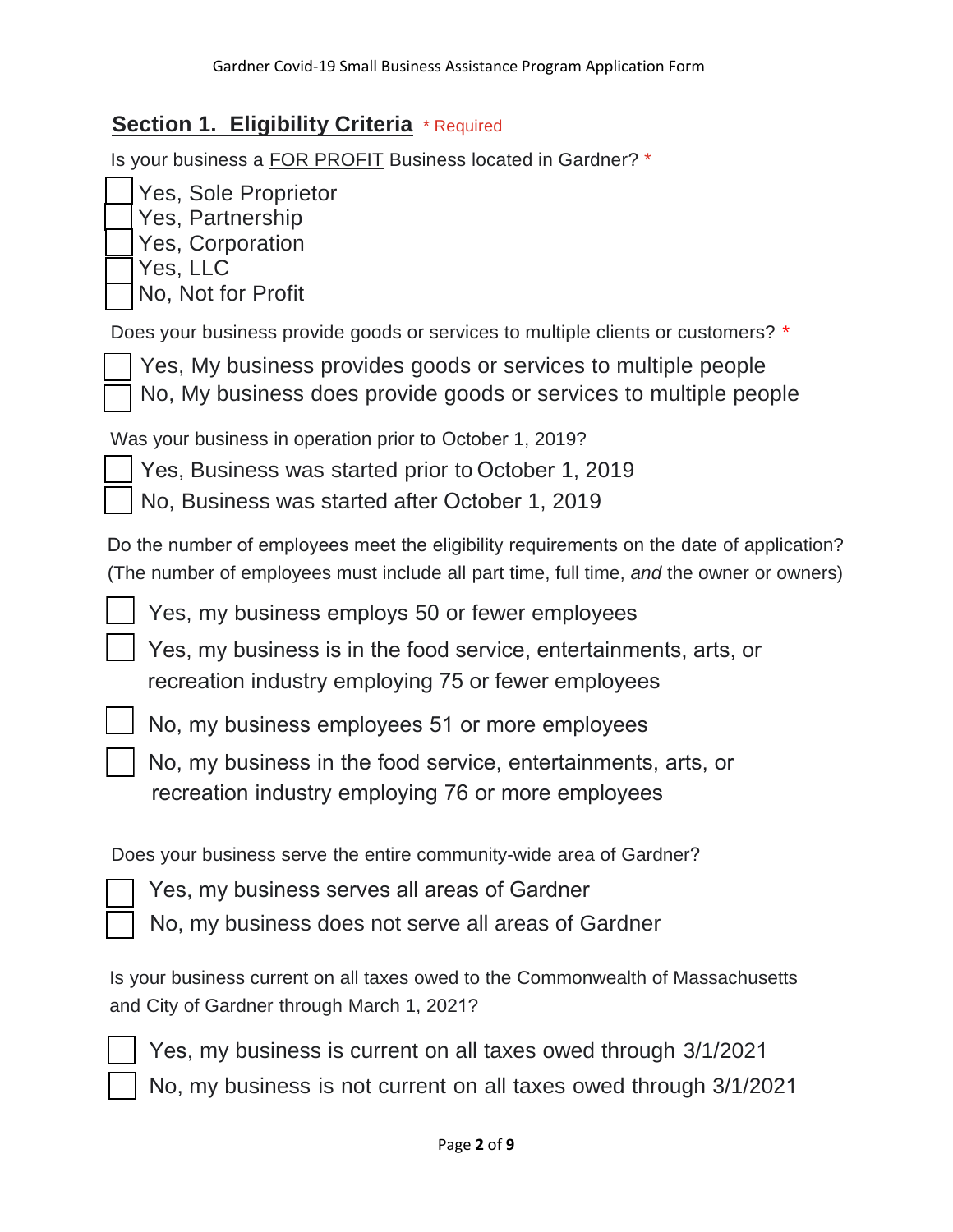Are all applicable state and local licenses/registrations required of your business currently active and valid?

Yes, all applicable licenses/registrations are currently active and valid No, not all applicable licenses/registrations are currently active

Please confirm that your business is NOT a party to any litigation involving the Commonwealth of Massachusetts or City of Gardner.

Yes, my business IS NOT a party to any such litigation

No, my business  $IS$  a party to such litigation

Please confirm that your business is **NOT** listed as one of the following excluded business types:

- Real estate rentals/sales businesses
- Businesses owned by persons under age 18
- Businesses that are chains
- Liquor stores
- Weapons/firearms dealers
- Lobbyists
- Cannabis-related businesses

Yes, my business IS NOT listed as one of the excluded business types

No, my business IS listed as one of the excluded business types

Did you answer YES to ALL OF THE ABOVE QUESTIONS? \*

|--|

No

**If you answered NO TO ANY OF THE ABOVE questions, your business WILL NOT QUALIFY for SMALL BUSINESS ASSISTANCE.**

**If you answered YES TO ALL OF THE ABOVE questions your business may qualify. Please proceed to Section 2, Applicant Information.**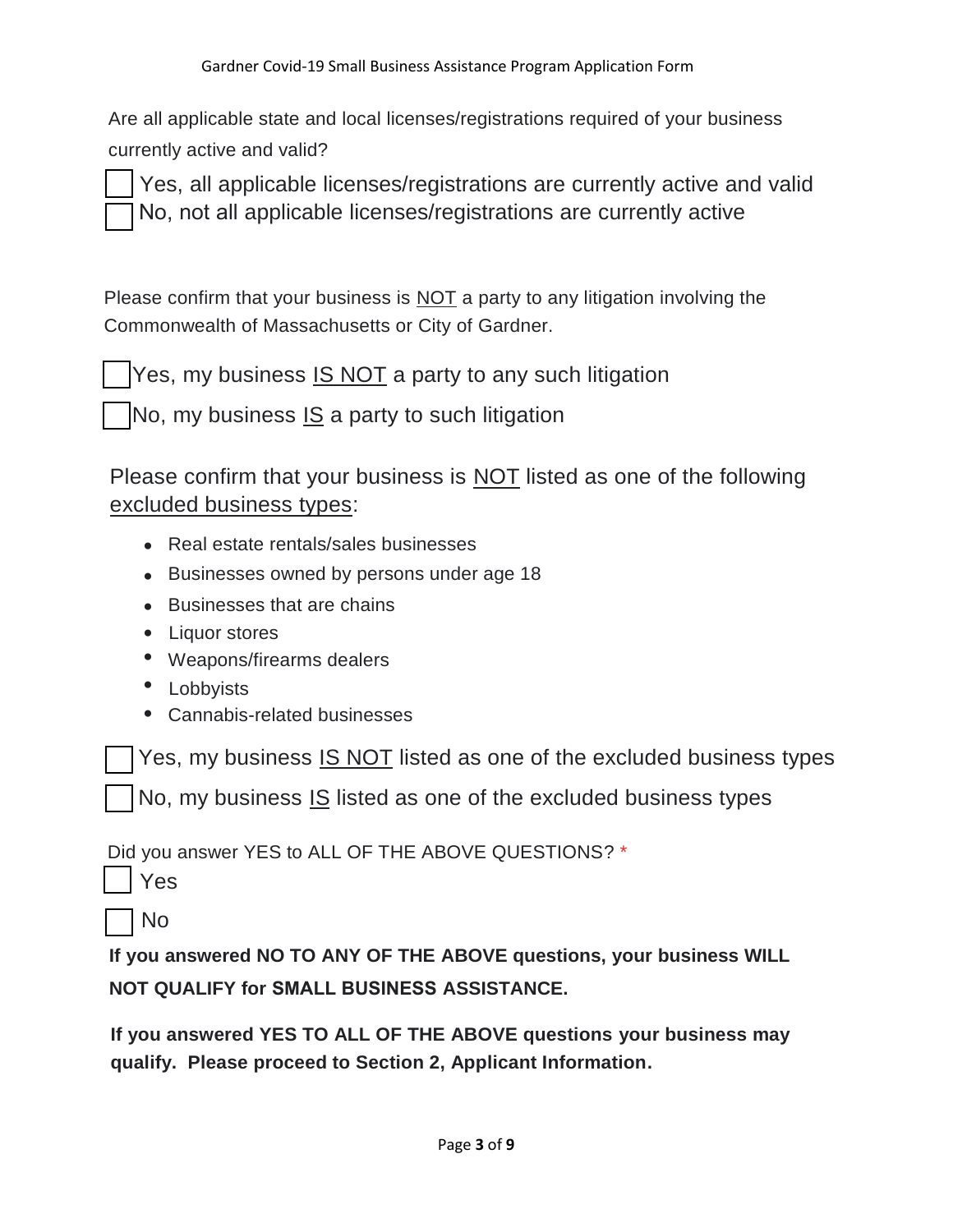## **Section 2. Applicant Information** \* Required

Business Owner/Applicant's Full Legal Name: \*

Are you authorized to sign documents, applications, and contracts for this business? \*

\_\_\_\_\_\_\_\_\_\_\_\_\_\_\_\_\_\_\_\_\_\_\_\_\_\_\_\_\_\_\_\_\_\_\_\_\_\_\_\_\_\_\_\_\_\_\_\_\_\_\_\_\_\_\_\_\_\_\_\_\_\_\_\_\_\_

\_\_\_\_\_\_\_\_\_\_\_\_\_\_\_\_\_\_\_\_\_\_\_\_\_\_\_\_\_\_\_\_\_\_\_\_\_\_\_\_\_\_\_\_\_\_\_\_\_\_\_\_\_\_\_\_\_\_\_\_\_\_\_\_\_\_

\_\_\_\_\_\_\_\_\_\_\_\_\_\_\_\_\_\_\_\_\_\_\_\_\_\_\_\_\_\_\_\_\_\_\_\_\_\_\_\_\_\_\_\_\_\_\_\_\_\_\_\_\_\_\_\_\_\_\_\_\_\_\_\_\_\_

\_\_\_\_\_\_\_\_\_\_\_\_\_\_\_\_\_\_\_\_\_\_\_\_\_\_\_\_\_\_\_\_\_\_\_\_\_\_\_\_\_\_\_\_\_\_\_\_\_\_\_\_\_\_\_\_\_\_\_\_\_\_\_\_\_\_

| ż      |
|--------|
| N<br>∩ |

Business Owner/Applicant's Home Address, City/Town, State, Zip Code \*

Business Owner Applicant's Email address \*

Business Owner/Applicant's primary phone number \*

Does any owner or their immediate family member currently work for the City of Gardner or hold a position on a Gardner board or commission? (We ask this question so that we are aware of, and may take any necessary steps to avoid, a potential conflict of interest.) \*



If yes \*, from previous question, please list their name and city-related position:

\_\_\_\_\_\_\_\_\_\_\_\_\_\_\_\_\_\_\_\_\_\_\_\_\_\_\_\_\_\_\_\_\_\_\_\_\_\_\_\_\_\_\_\_\_\_\_\_\_\_\_\_\_\_\_\_\_\_\_\_\_\_\_\_\_\_

**Please proceed to Section 3, Business Information.**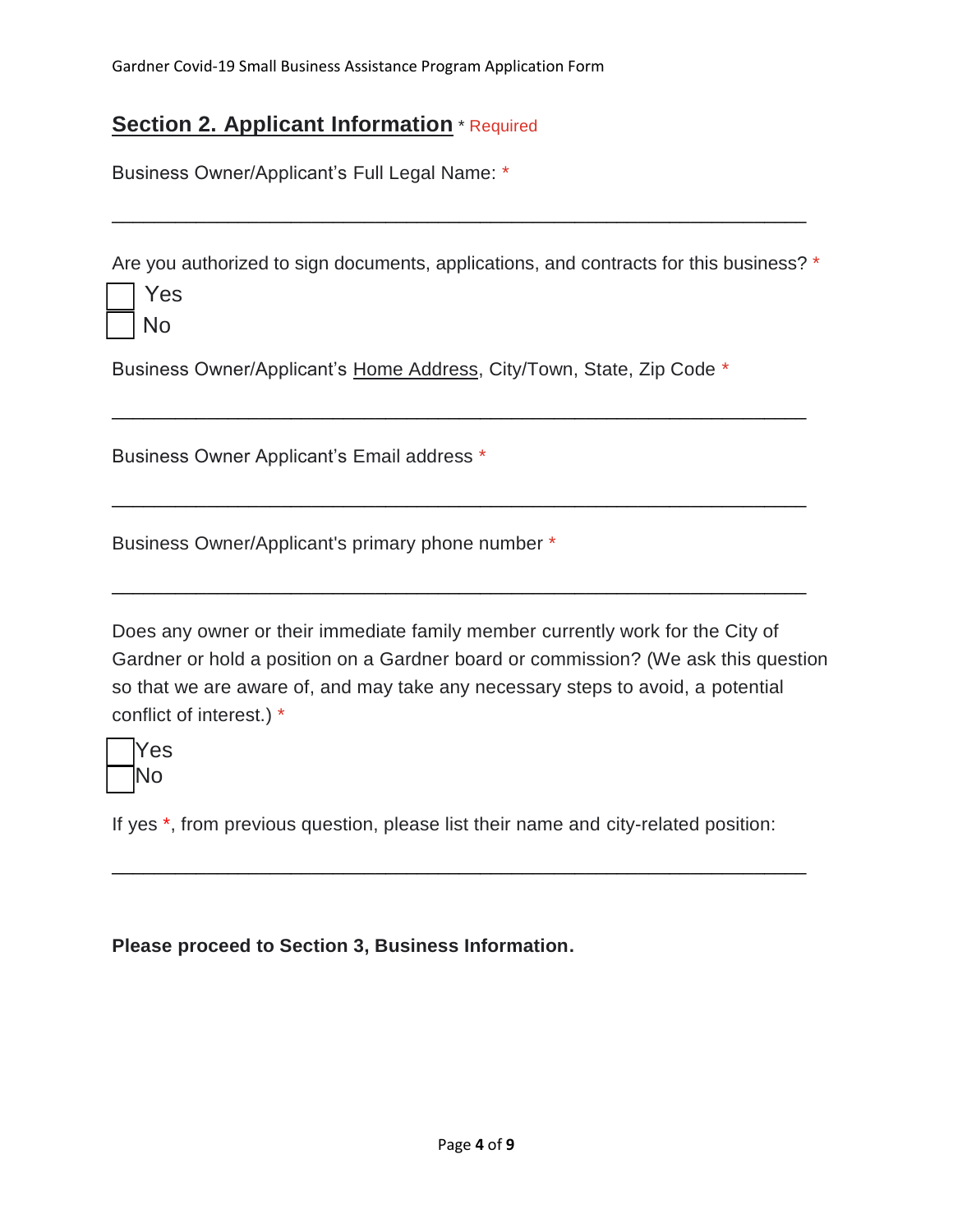### **Section 3. Business Information** \* Required

Check the Business Industry that best fits: \*

| Agriculture       |
|-------------------|
| Creative          |
| Entertainment     |
| <b>Health</b>     |
| Manufacturing     |
| <b>Retail</b>     |
| <b>Restaurant</b> |
| <b>Service</b>    |
| Other             |

Business Legal Name, DBA (Doing Business As) \*

\_\_\_\_\_\_\_\_\_\_\_\_\_\_\_\_\_\_\_\_\_\_\_\_\_\_\_\_\_\_\_\_\_\_\_

Date of Establishment: \*

Business Location Address (Business must be located in Gardner): \*

\_\_\_\_\_\_\_\_\_\_\_\_\_\_\_\_\_\_\_\_\_\_\_\_\_\_\_\_\_\_\_\_\_\_\_\_\_\_\_\_\_\_\_\_\_\_\_\_\_\_\_\_\_\_\_\_\_\_\_\_\_\_\_\_\_\_

\_\_\_\_\_\_\_\_\_\_\_\_\_\_\_\_\_\_\_\_\_\_\_\_\_\_\_\_\_\_\_\_\_\_\_\_\_\_\_\_\_\_\_\_\_\_\_\_\_\_\_\_\_\_\_\_\_\_\_\_\_\_\_\_\_\_

\_\_\_\_\_\_\_\_\_\_\_\_\_\_\_\_\_\_\_\_\_\_\_\_\_\_\_\_\_\_\_\_\_\_\_\_\_\_\_\_\_\_\_\_\_\_\_\_\_\_\_\_\_\_\_\_\_\_\_\_\_\_\_\_\_\_

\_\_\_\_\_\_\_\_\_\_\_\_\_\_\_\_\_\_\_\_\_\_\_\_\_\_\_\_\_\_\_\_\_\_\_\_\_\_\_\_\_\_\_\_\_\_\_\_\_\_\_\_\_\_\_\_\_\_\_\_\_\_\_\_\_\_

\_\_\_\_\_\_\_\_\_\_\_\_\_\_\_\_\_\_\_\_\_\_\_\_\_\_\_\_\_\_\_\_\_\_\_\_\_\_\_\_\_\_\_\_\_\_\_\_\_\_\_\_\_\_\_\_\_\_\_\_\_\_\_\_\_\_

Business Mailing Address: City/Town, State, Zip code, \*

Business Phone number \*

Business Website \*

Is this business operated out of a home or residence? \*

| S<br>−            |
|-------------------|
| $\mathbf \lambda$ |

If yes, list the square footage of the area designated for business use: \_\_\_\_\_\_\_\_\_\_\_\_\_\_\_\*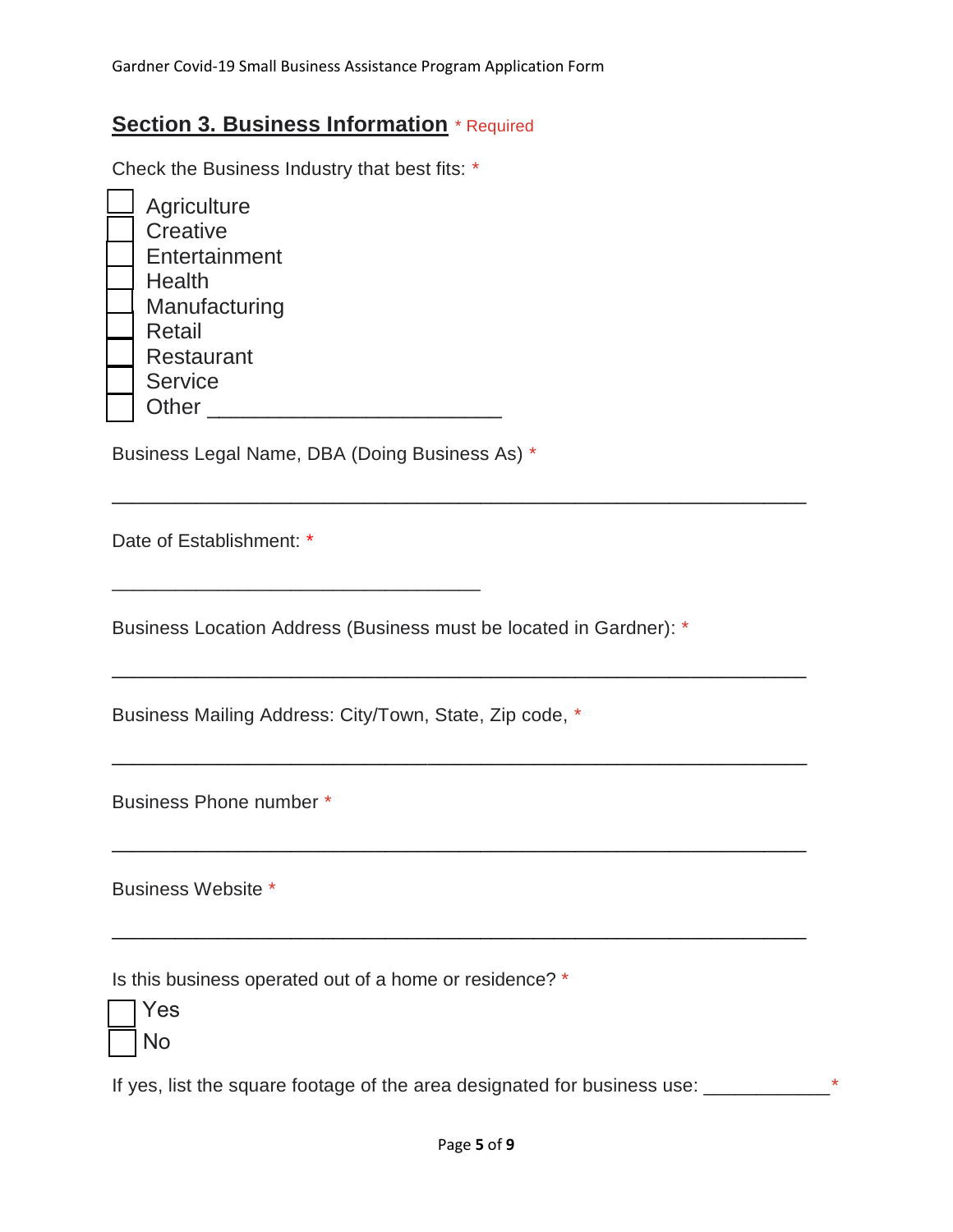Does the business qualify as a Certified Women-Owned Small-Business?



Does the business qualify as a Certified Minority-Owned Business?



Does the business qualify as a Certified Veteran-Owned Small Business?



As of the date of this application, how many people does your business employ

(include yourself, all owners, and all full-time and part-time employees)?

Enter Number of employees: \_\_\_\_\_\_\_\_\_\*

Name the owner or owners of the business and their status as full or part time. State the number of full and part time employees employed on the date of this application, including the owners.\*

| <b>Owner Name</b> |  |  | $\Box$ Full Time $\Box$ Part Time |
|-------------------|--|--|-----------------------------------|
| <b>Owner Name</b> |  |  | Full Time Part Time               |

Number of Full Time Employees

Number of Part Time Employees

What is the status of your business now? Check all that apply \*

| $\Box$ Open Full Time                             |
|---------------------------------------------------|
| Open with Limited Hours                           |
| Open with Limited Capacity                        |
| □ Open with Product or Service Sales Restrictions |
| □ Laid off Employees                              |
| □ Limited Sales                                   |
| □ Selling Online                                  |
| No Sales                                          |
| Other                                             |
|                                                   |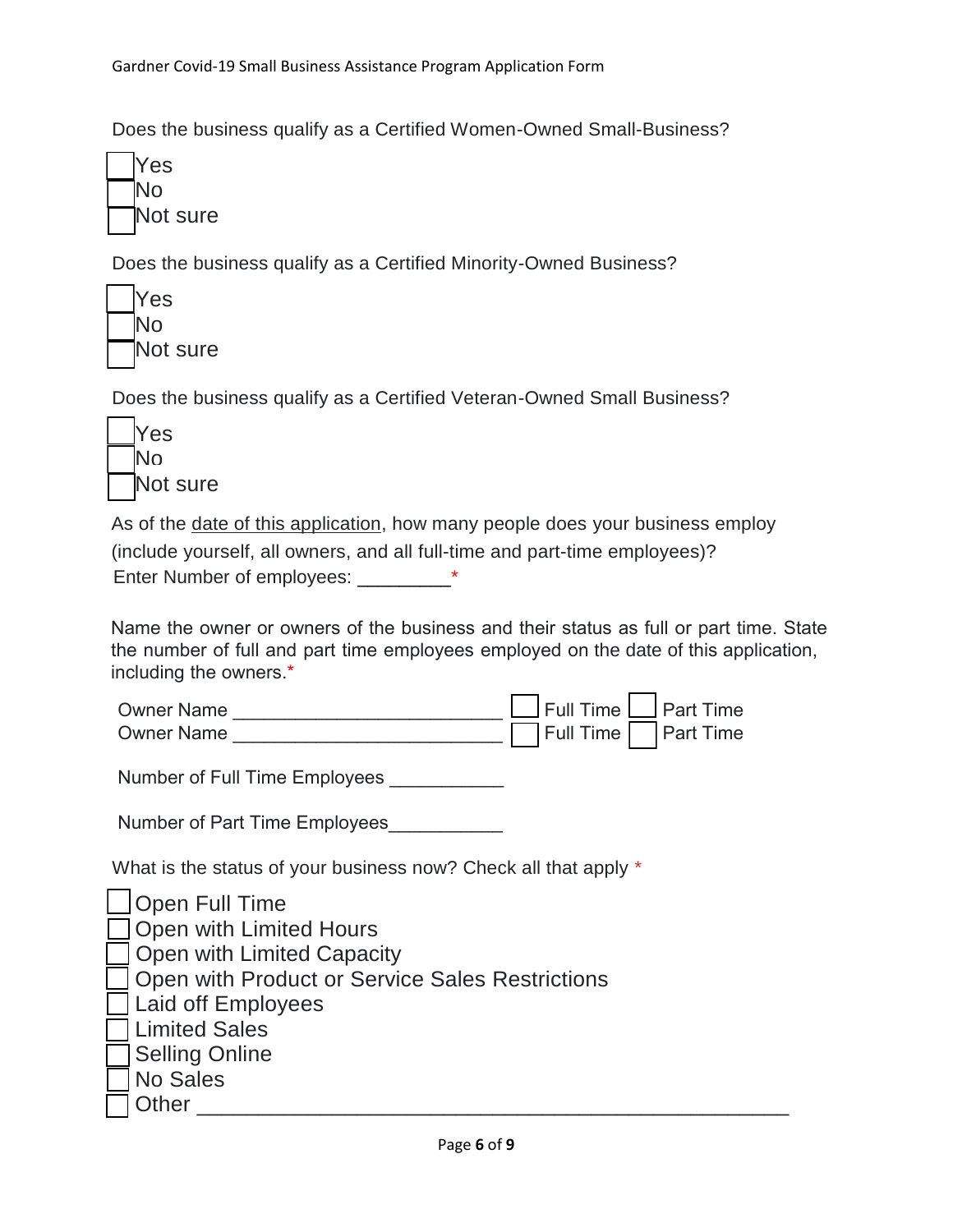| Have you applied for and/or received any of the following? Check all that apply *                           |
|-------------------------------------------------------------------------------------------------------------|
| Payroll Protection Plan (PPP):   Applied   Approved N/A                                                     |
| Emergency Injury Disaster Loan (EIDL): Applied   Approved   N/A                                             |
| Unemployment/Pandemic Unemployment: Applied Approved N/A                                                    |
|                                                                                                             |
| Please provide a brief explanation of what adverse economic impacts COVID-19 has<br>had on your business. * |
|                                                                                                             |
|                                                                                                             |
|                                                                                                             |
|                                                                                                             |
|                                                                                                             |
|                                                                                                             |
|                                                                                                             |
|                                                                                                             |
|                                                                                                             |
|                                                                                                             |
|                                                                                                             |
|                                                                                                             |
|                                                                                                             |
|                                                                                                             |

Please proceed to Section 4, Certifications and Signature Page.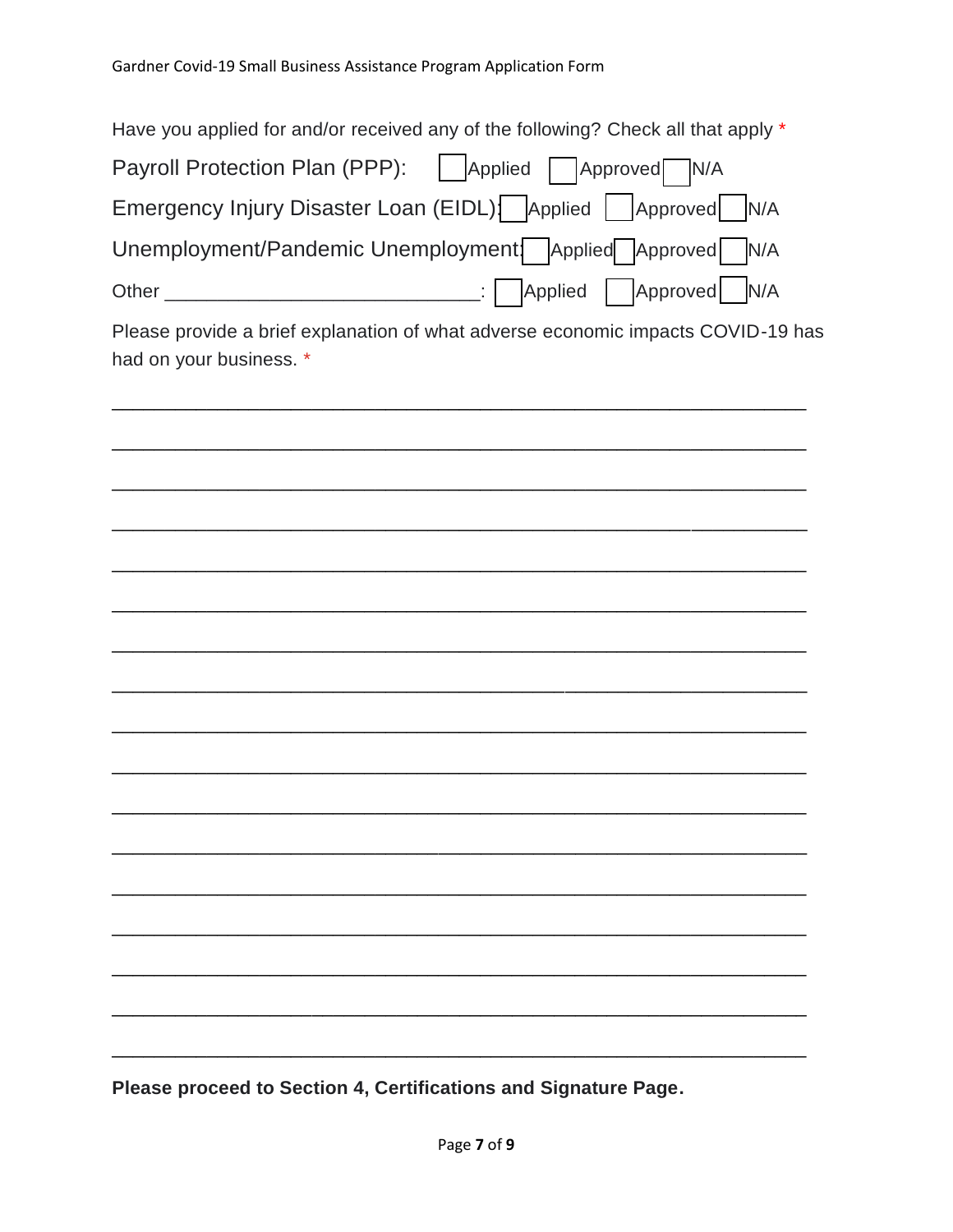## **Section 4. Certifications and Signature Page:** \* Required

Please PRINT, COMPLETE, and SIGN this signature page in ink.

Certifications: Check all that you agree to. \*

 I certify that the information is true and accurate under pains and penalties of perjury

 I certify that I have the authority to apply for this loan on behalf of the business described herein.

 I certify that the loan will be used for allowable business purposes only as detailed in the grant agreement and not for household, personal, or consumer usage.

 I certify that my business is in compliance with the Commonwealth of Massachusetts and the City of Gardner in regard to taxes due through March 1, 2021, applicable licenses and registrations, and is not a party to any litigation involving the aforementioned state or municipality.

 $\Box$  I certify that my business is accessible to all persons within all areas of Gardner and that it serves community-wide Low- to Moderate-Income areas and residents of Gardner.

I certify that the information contained in this application is true, complete and correct to the best of my knowledge.

 I certify that there will be no Duplication of Benefits and that I have not received and will not apply any other source of State, Local, or Federal funding for the same purposes during the same period of time as the funds requested in this grant application.

 I understand that any willful misrepresentation on these statements could result in a fine and/or imprisonment under provision of the United States Criminal Code U.S.C. Title 18, Section 1001.

Signature and Date \*

Print Name: \_\_\_\_\_\_\_\_\_\_\_\_\_\_\_\_\_\_\_\_\_\_\_\_\_\_\_\_\_

Sign: \_\_\_\_\_\_\_\_\_\_\_\_\_\_\_\_\_\_\_\_\_\_\_\_\_\_\_\_\_ Date: \_\_\_\_\_\_\_\_\_\_\_\_\_\_

**Please proceed to Section 5, Required Documentation & Additional Certifications.**